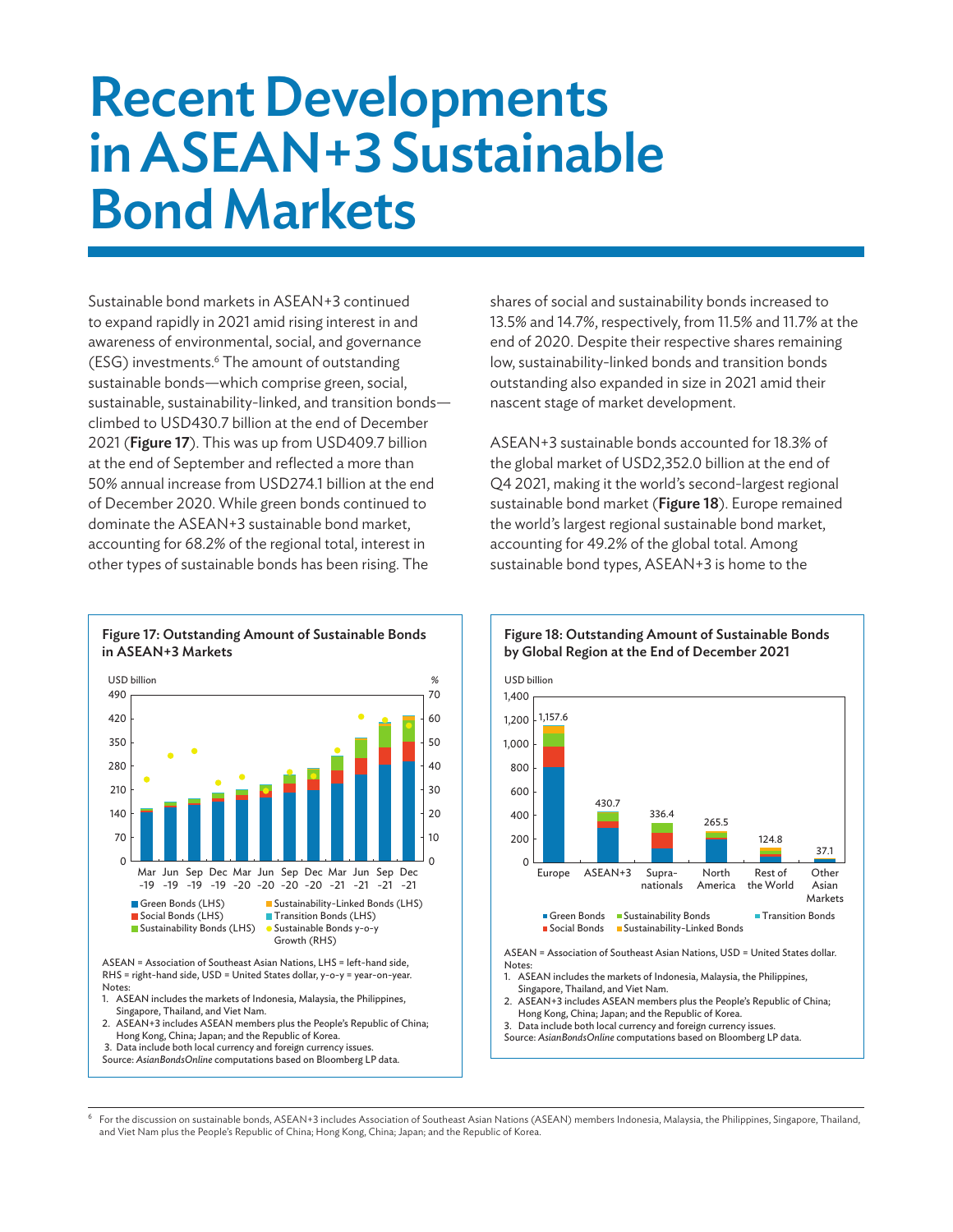largest transition bond market in the world at a size of USD3.2 billion, representing 52.3% of transition bonds outstanding globally.

More diversified market profiles were observed for each bond type in 2021 compared to 2020 (Figure 19). The People's Republic of China (PRC) continued to dominate the ASEAN+3 green bond market, accounting for 65.2% of the regional green bond total in 2021. ASEAN markets contributed a slightly higher share of 5.9% in 2021 compared to 5.8% in 2020. Social bonds outstanding in the region expanded to USD58.1 billion at the end of 2021, dominated by the Republic of Korea and Japan, which accounted for 60.7% and 37.1% of the regional total, respectively. By the end of December 2021, regional sustainability bonds climbed to USD63.5 billion. Similar to the end of 2020, the Republic of Korea and Japan accounted for a combined 70.5% market share. Meanwhile, ASEAN accounted for a 17.1% share, while the PRC's share increased from 7.8% to 11.5% during the review period. Sustainability-linked bonds outstanding were USD12.3 billion at the end of December 2021, with

Figure 19: Types of Outstanding Sustainable Bonds in ASEAN+3 by Economy (share of total) % 100 90 80 70 60 50 40 30 20 10  $\Omega$ Social tainability-Linked Green Transition Transition Sustainability-Linked<br>Sustainability-Linked<br>Transition<br>Green<br>Sustainability<br>2021 Sustainability Sustainability-Linked Sustainability-Linked Sust **ASEAN PRC HKG IPN KORPR** 

ASEAN = Association of Southeast Asian Nations; PRC = People's Republic of China; HKG = Hong Kong, China; JPN = Japan; KOR = Republic of Korea. Notes:

1. ASEAN includes the markets of Indonesia, Malaysia, the Philippines, Singapore, Thailand, and Viet Nam.

2. ASEAN+3 includes ASEAN members plus the People's Republic of China; Hong Kong, China; Japan; and the Republic of Korea.

3. Data include both local currency and foreign currency issues.

Source: *AsianBondsOnline* computations based on Bloomberg LP data.

the PRC's share increasing significantly to 64.1% from 46.8% a year earlier. The amount of transition bonds outstanding was the smallest among all sustainable bond types at USD3.2 billion. Issuers of transition bonds were largely from Hong Kong, China and the PRC, with shares of 59.9% and 34.6%, respectively.

Driven by rising awareness of ESG investments, quarterly issuance of sustainable bonds in ASEAN+3 markets was robust in 2021 compared with prior years. Sustainable bond issuance reached USD239.5 billion in 2021, more than double the 2020 level of USD96.1 billion. In the fourth quarter of 2021, total issuance reached USD58.0 billion on 120.9% year-on-year growth (Figure 20). Among the different bond types, green bonds remained the most popular sustainable bond due to increasing concern about climate change. The share of green bonds to total sustainable bond issuance rose to 65.6% in 2021 from 60.0% in 2020. Sustainability-linked bonds also generated greater investor interest in 2021, with their share of sustainable bond issuance in ASEAN+3 climbing to 4.9% from 0.3% in 2020.



Figure 20: Quarterly Issuance Volume of Sustainable

ASEAN = Association of Southeast Asian Nations, LHS = left-hand side, q-o-q = quarter-on-quarter, RHS = right-hand side, USD = United States dollar, y-o-y = year-on-year. Notes:

1. ASEAN includes the markets of Indonesia, Malaysia, the Philippines, Singapore, Thailand, and Viet Nam.

2. ASEAN+3 includes ASEAN members plus the People's Republic of China; Hong Kong, China; Japan; and the Republic of Korea.

3. Data include both local currency and foreign currency issues.

Source: *AsianBondsOnline* computations based on Bloomberg LP data.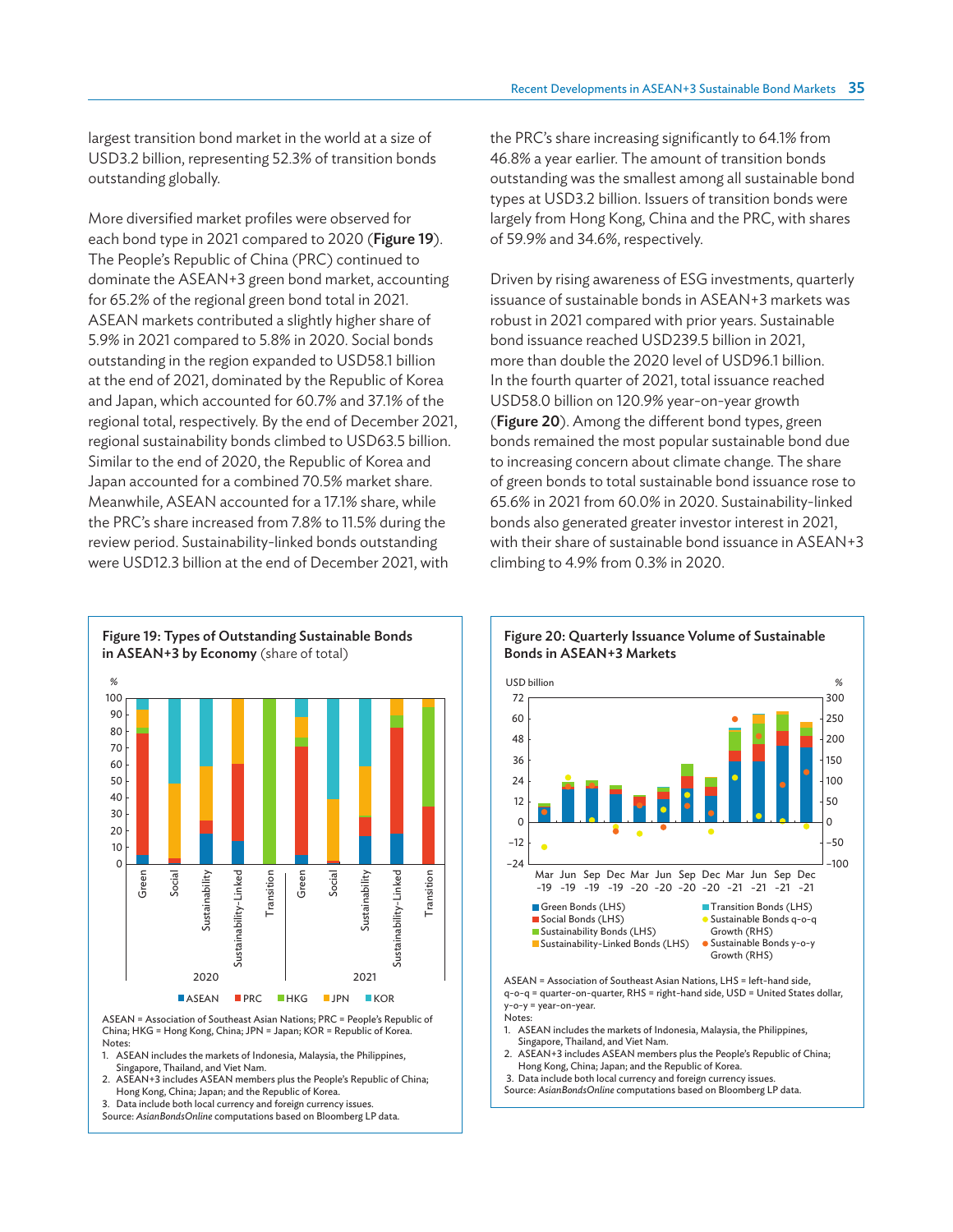Private sector issuers dominated sustainable bond issuance in the region in 2021, with all bond types benefiting from a more diversified issuer profile compared with the previous year (Figure 21). The financial sector was the primary issuer of sustainable bonds in ASEAN+3 markets in 2021, especially in the social bond and sustainability bond markets. While investor interest in sustainable bonds rose in 2021, demand was largely for shorter-term financing: 50.7% of sustainable bond issuance in 2021 comprised bonds with maturities of 5 years or less (Figure 22). The majority of green bonds (52.7%) and social bonds (57.8%) issued in 2021 had tenors of 5 years or less, while the majority of sustainability bonds (62.6%) and transition bonds (52.7%) issued in 2021 had tenors of more than 5 years. Further, the share of local currency sustainable bonds decreased to 61.5% in 2021 from 68.2% in 2020. Local currency issuance was largely seen in green, social, and sustainability-linked bond issuances, while more foreign currency bond issuance was observed in sustainability and transition bonds.

Information asymmetry and transparency is a critical development issue in the sustainable bond market. Evidence shows that green bonds, particularly those with green labels and certifications, tend to benefit from a negative green premium compared to similar conventional bonds. Box 3 provides additional evidence to show that frequent green bond issuers also enjoy cost benefits due to reduced information asymmetry. Box 4 summarizes market participants' views on the importance of integrity and transparency in ESG investments.



## Figure 22: Maturity and Currency Profiles of ASEAN+3 Sustainable Bonds Issued in 2021

ASEAN = Association of Southeast Asian Nations, LCY = local currency, LHS = left-hand side, RHS = right-hand side. Notes:

- 1. ASEAN includes the markets of Indonesia, Malaysia, the Philippines, Singapore, Thailand, and Viet Nam.
- 2. ASEAN+3 includes ASEAN members plus the People's Republic of China; Hong Kong, China; Japan; and the Republic of Korea.
- 3. Data include both local currency and foreign currency issues.
- Source: *AsianBondsOnline* computations based on Bloomberg LP data.



ASEAN = Association of Southeast Asian Nations. **Notes** 

2. ASEAN+3 includes ASEAN members plus the People's Republic of China; Hong Kong, China; Japan; and the Republic of Korea.

3. Data include both foreign currency and local currency issues.

Source: *AsianBondsOnline* computations based on Bloomberg LP data.

<sup>1.</sup> ASEAN includes the markets of Indonesia, Malaysia, the Philippines, Singapore, Thailand, and Viet Nam.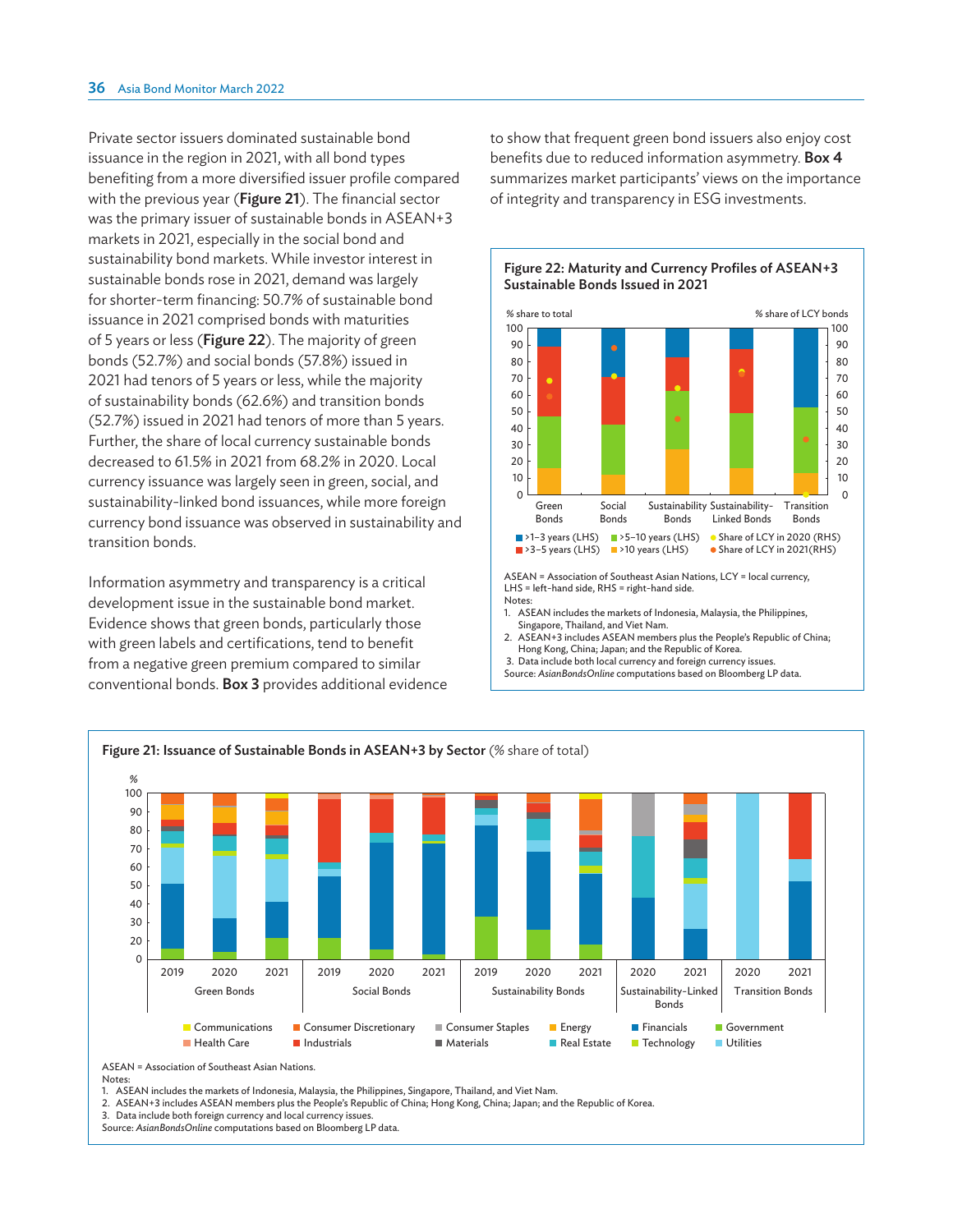# Box 3: Pricing of Frequent Green Bond Issuance

In recent years, green bonds have become a widely adopted instrument to finance projects with positive environmental impacts.<sup>a</sup> A well-functioning green bond market helps to channel capital from both the public and private sectors to green investments, while reducing financing costs and fostering risk-sharing.

The financial markets have priced in climate-change-related risks as awareness of the risks associated with climate change increases, which has boosted the supply of and demand for green bonds worldwide. On the supply side, issuing green bonds can save funding costs, build social capital by strengthening an issuer's reputation with stakeholders, gain positive investor recognition, and attract a more diversified investor base. On the demand side, investing in green bonds helps stabilize capital inflows, build greater resilience during market turmoil, and provide hedging and diversification benefits (Climate Bonds Initiative 2021, Asian Development Bank 2021). Annual global green bond issuance increased from USD70.1 billion in 2014 to USD596.6 billion in 2021 (Figure B3.1).

Nevertheless, the green bond market's development still faces key challenges. One of the most pronounced challenges is the information asymmetry associated with environmental performance, which directly links to possible greenwashingrelated reputational risks and undermines investor confidence. Shapiro (2021) reviewed green bonds listed in the Climate Bonds Database issued between November 2017 and March 2019 and found that only 77% of green bond issuers published information on the allocation of proceeds and only 59% quantified the environmental impact of the financed projects. Demand for greater transparency and integrity on the use of green bond proceeds has grown in parallel with the rapid expansion of the green bond market. Figure B3.2 depicts how often people are searching for the terms "green bonds" and "greenwashing" on Google.

To boost information disclosure, policy makers and the investment community are seeking to define a clear taxonomy and market standards, and are introducing informationenhancing mechanisms—such as external verification, certification, and labels—as part of the green bond market ecosystem to mitigate information asymmetry and reputational risks. These information-enhancing practices can reduce funding costs for reliable green bonds through greater information transparency and lower reputational risks (Hyun, Park, and Tian 2020) However, such benefits are partly offset by the additional cost associated with related services.

This study explores a new and cost-efficient mechanism that helps reduce information asymmetry and reputational risks: frequent green bond issuance. By repeatedly tapping the green bond market to finance green investments, frequent bond issuers can recycle existing knowledge,



## Figure B3.2: Increasing Interest in Green Bonds and Greenwashing



a This box was written by Suk Hyun, Donghyun Park, and Shu Tian and is based on Hyun, S., D. Park, and S. Tian. 2022. "The Price of Frequent Issuance: Value of Information in the Green Bond Market." Yonsei University Working Paper.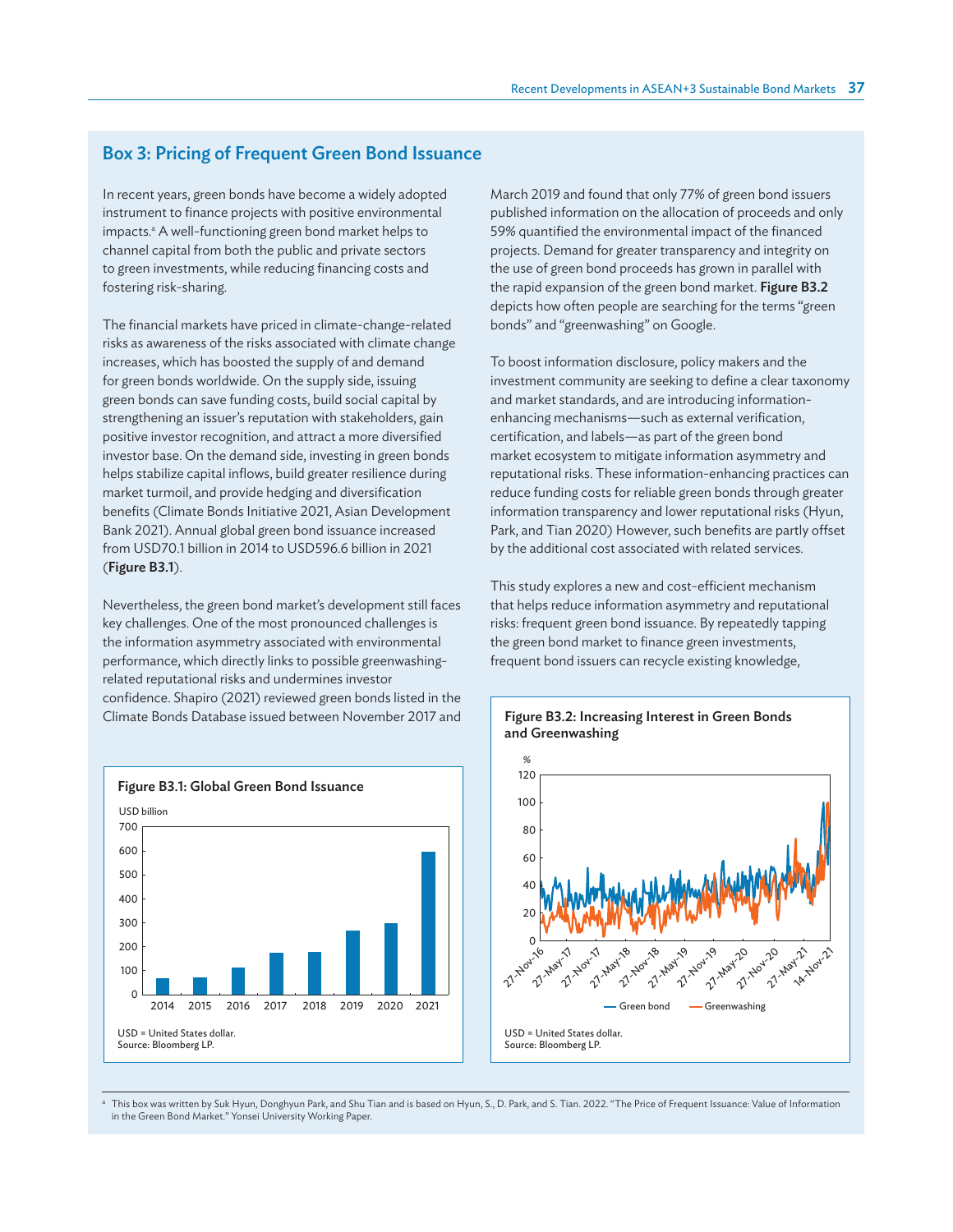## Box 3 *continued*

capacity, and market relationships in any subsequent green bond issuance, reducing the marginal costs of an additional green bond issuance. Regardless of third-party assessment, frequent green bond issuers have conducted more reporting on and monitoring of green bond proceeds, which provides more information on an issuer's reliability relative to new or infrequent green bond issuers. Moreover, by frequently issuing green bonds, issuers also signal a stronger environmental commitment by persistently investing in green projects (Flammer 2021). Together, a strong environmental commitment and greater information transparency will help frequent issuers gain the confidence of investors, thus lowering financing costs.

Exploring global green bond issuance data from Bloomberg from 2014 to 2019, this study utilizes the Oaxaca-Blinder decomposition approach to determine to what extent common bond pricing factors—such as issuance size, credit rating, maturity, coupon rate, liquidity, and green label—help explain the yield difference between frequent and infrequent green bond issuers, and to what extent the unobserved factors beyond existing bond pricing can explain the yield difference. As the yield difference reflects whether an issuer frequently taps the green bond market, the yield difference that is unexplained by existing common pricing factors can partly reflect how the green bond market prices frequent issuance and related informational value.

Empirical evidence shows that, on average, infrequent green bond issuers pay 114–177 basis points more on their bond issuance relative to frequent green bond issuers, which can be attributed to existing green bond pricing factors such as maturity, credit rating, liquidity, and green label. More importantly, the evidence reports an 8-basis-points bond yield difference between frequent and infrequent issuers that cannot be explained by the aforementioned common bond pricing factors. This yield difference thus captures some additional pricing mechanism between frequent and infrequent issuers, as frequent issuers tend to have

greater information transparency that is already priced in by potential investors.

These new findings offer useful policy implications. While it is important to further develop the green bond market ecosystem and reduce information asymmetry via disclosure requirements, information-enhancing financial services, intermediaries, and policy makers should encourage existing green bond issuers to continue issuing green bonds. Frequent green bond issuance not only lowers investor information asymmetry, thereby boosting investor confidence, but it also reduces issuer financing costs in a relatively costefficient manner. From a market development perspective, encouraging frequent green bond issuance can boost the supply of and demand for green bonds, benefiting market depth and liquidity. Further research into the knowledgeidentifying factors that affect the decisions of frequent green bond issuers could provide useful policy implications on how to encourage frequent green bond issuances.

## References

- Asian Development Bank. 2021. *Asian Development Outlook 2021: Financing a Green and Inclusive Recovery*. [https://www.adb.org/sites/default/files/publication/692111/](https://www.adb.org/sites/default/files/publication/692111/ado2021-theme-chapter.pdf) [ado2021-theme-chapter.pdf.](https://www.adb.org/sites/default/files/publication/692111/ado2021-theme-chapter.pdf)
- Climate Bonds Initiative. 2021. *Green Bond Pricing in the Primary Market H1 2021, September 2021. Greenium Persists in H1 202—plus Latest Research Reflects Ongoing Green Bond Pricing Benefits for Investors*. [https://www.climatebonds.net/](https://www.climatebonds.net/resources/press-releases/2021/09/greenium-persists-h1-2021-plus-latest-research-reflects-ongoing) [resources/press-releases/2021/09/greenium-persists-h1-](https://www.climatebonds.net/resources/press-releases/2021/09/greenium-persists-h1-2021-plus-latest-research-reflects-ongoing) [2021-plus-latest-research-reflects-ongoing.](https://www.climatebonds.net/resources/press-releases/2021/09/greenium-persists-h1-2021-plus-latest-research-reflects-ongoing)
- Hyun, Suk, Donghyun Park, and Shu Tian. 2020. "The Price of Going Green: The Role of Greenness in Green Bond Markets." *Accounting & Finance* 60 (1): 73–95.
- Flammer, Caroline. 2021. "Corporate Green Bonds." *Journal of Financial Economics* 142 (2): 499–516.
- Shapiro, Lori. 2021. "Are Greenwashing Fears Overstated?" *S&P Global Rating*. 23 August.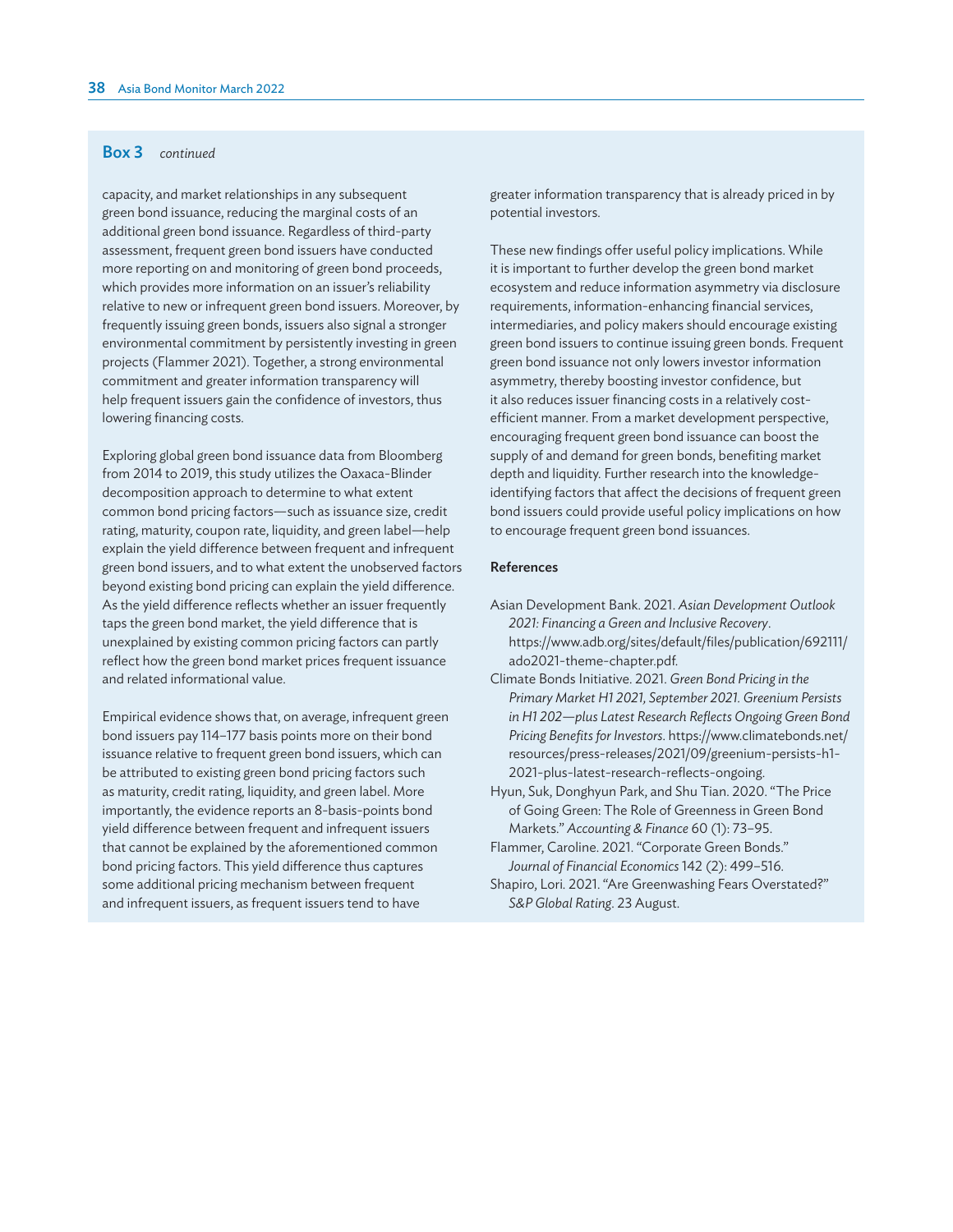# Box 4: Asian Development Bank–State Street Global Advisors Webinar Series— Progress toward Greater Sustainable Market Efficiency and Integrity

In late 2021, the Asian Development Bank (ADB) and State Street Global Advisors collaborated to host a three-part webinar series, Asia's Progress toward Greater Sustainable Financial Market Efficiency and Integrity.<sup>a</sup> In this series, market participants from Asia and Europe discussed the development of sustainable taxonomies; the trend of environmental, social, and governance (ESG) centricity; and the importance of corporate climate and sustainability disclosure.

The discussions revealed insights for corporates and investors seeking to understand key trends in ESG investing, corporate disclosure, green taxonomy development, green and transition finance, and opportunities in Sustainable Development Goal (SDG)-aligned business. Speakers presented honest assessments of challenges, including the lack of sustainability disclosure standards, insufficient ESG data availability and comparability, and the tradeoffs and pitfalls encountered in ESG investing. In terms of next steps and policy recommendations, investors indicated the need for more climate-related financial disclosure such as Task Force on Climate-Related Financial Disclosures (TCFD) reporting, the development of centralized ESG databases in Asia, and credible mechanisms for channeling finance to transitionand SDG-aligned projects.

## Trends and Opportunities

First, "green as an opportunity" is not just a feel-good catchphrase but an enormous mega-trend. The development of green taxonomies is not a faraway European project but one that Asian policy makers are actively shaping to finance climate change adaptation and transition in the region. Efforts are underway to align green taxonomies between Europe and the People's Republic of China to promote sustainable financial product flows. Sustainable development is a significant business opportunity: an estimated EUR270 billion and USD1.5 trillion in green and SDG-aligned investments in Europe and Asia, respectively, are required annually through 2030 (Figure B4.1). Meanwhile, the global total for green and other impact bonds outstanding grew to nearly USD2.2 trillion in 2021. Investors are embracing green finance, not only in recognition of the investment risks from climate change but also for the investment opportunities arising from solutions that address it.

Figure B4.1: Annual Investment Required for Sustainable Development in Asia and the Pacific by 2030



ICT = information and communication technology; USD = United States dollar; WSS = water, sanitation, and safe water. Sources: United Nations Economic and Social Commission for Asia and the Pacific. 2019. Economic and Social Survey of Asia and the Pacific 2019: Ambitions beyond Growth. [https://www.unescap.org/publications/](https://www.unescap.org/publications/economic-and-social-surveyasia-and-pacific-2019-ambitions-beyond-growth) [economic-and-social-surveyasia-and-pacific-2019-ambitions-beyond](https://www.unescap.org/publications/economic-and-social-surveyasia-and-pacific-2019-ambitions-beyond-growth)[growth](https://www.unescap.org/publications/economic-and-social-surveyasia-and-pacific-2019-ambitions-beyond-growth).

Second, shifts in market preferences for sustainability and corporate transparency are fundamentally changing customer and investor decision-making, reflecting the growing centricity of ESG. Investment managers from developed markets report that 36% of total invested assets under management in their respective regions—a USD35 trillion slice of that market in 2020—is now managed according to sustainable investment principles (Figure B4.2). To paraphrase one of the webinar speakers: "Clients used to ask, 'why are you doing ESG investing?' Now they ask, 'Why are you not doing ESG investing?'"

Third, stakeholder accountability and business integrity is manifest in better disclosure practices by firms and the adoption of ESG investment considerations by asset owners. Corporates are finding that disclosure leads to enhanced operational awareness resulting from the inter-group coordination required to track sustainability metrics. Investors are rating companies not only by their financial performance, but also by the operational quality, governance, and strategy apparent from their disclosures. Leading firms now compete to "out-disclose" their competitors to gain a competitive edge, as this factor is increasingly a driver of investors' capital allocation decisions.

a This box was written by Jason Mortimer, head of Sustainable Investment—Fixed Income and senior portfolio manager at Nomura Asset Management.